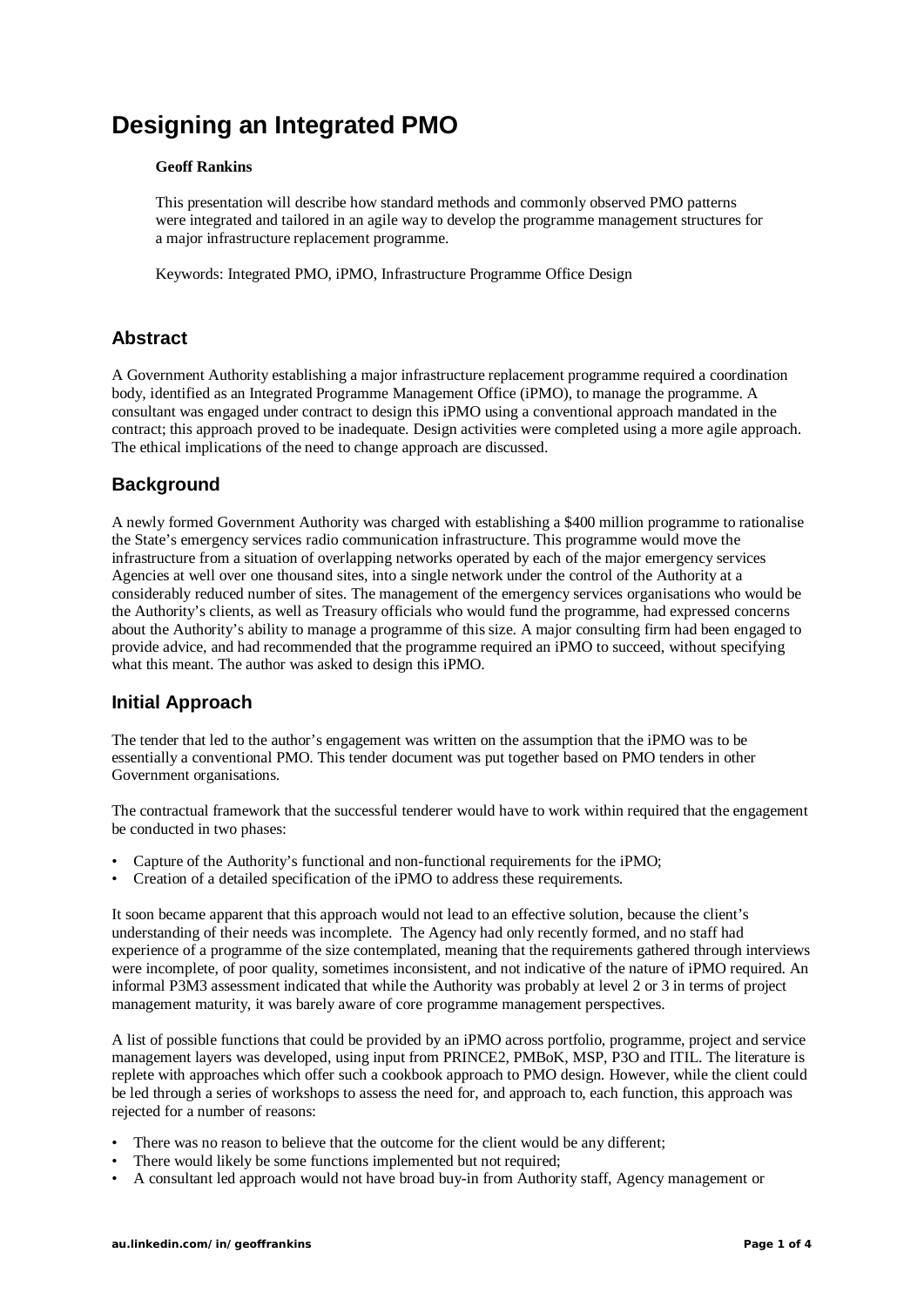Treasury;

As the detailed specification was to be incorporated into a subsequent tender to acquire an iPMO Partner, the Authority would be unlikely to have the detailed understanding required to evaluate tender responses.

# **Revised Approach**

With the Authority's approval, a revised approach was approved, to consist of the following phases:

- Identify the constraints within which the programme in general, and the iPMO in particular, must operate;
- Macro design, using a range of design templates to determine the overall nature of a suitable iPMO model, and undertake a high-level risk assessment and cost estimate of each alternative, to select the most attractive approach;
- Development of a Concept of Operations (CoP), as a 'strawman' model to support iterative refinement of the preferred macro model;
- Micro design, to detail the organisational structures, roles and responsibilities of the iPMO, required toolsets and competencies, expected sizings and costs, and an outline implementation plan, once the CoP had converged on a suitable solution;
- Development of an external-facing description of the iPMO and its context, based on the final solution, suitable for inclusion in a tender document.

The macro design options included:

- An iPMO based on an extension of the Authority's existing PMO;
- An iPMO based on an extension of the Authority's existing PMO, supported by a Vendor Management Office to manage the construction, technology and site acquisition partners, and provide any necessary associated technical oversight services;
- An iPMO provided by an external organisation to provide programme management, PMO, VMO, engineering and site acquisition services;
- An iPMO acting as a full Service Programme Office, managing the infrastructure programme, and then scaling down to oversee all ongoing service management arrangements.

It was determined on a risk and cost basis: that the iPMO should be provided by a third-party with experience in major infrastructure programmes, to be held responsible for programme delivery; that Authority and Agency staff would be embedded in the iPMO with assurance, but not delivery, responsibilities; that the existing service management arrangements would be scaled up; that all provider contracts would be let by the Authority; and that the iPMO Partner would act as the Authority's agent; and that a range of governance assurance mechanisms would need to be developed in support of the overall management by exception framework.

The Concept of Operations approach is used extensively in major Defence acquisitions, to give stakeholders an opportunity to investigate the full implications on operational posture of a proposed new capability. Authority staff were involved in a succession of workshops to evolve the CoP.

As the CoP converged to a generally acceptable level of detail in a particular area, micro design was commenced to develop a detailed specification of that area.

Finally, the external facing description of the iPMO was developed. It incorporated the principles of programme management from MSP and the principles of project management from PRINCE2, suitably interpreted, as guide to the behaviours expected of the future iPMO Partner. Detailed requirements were specified under the broad headings:

- Business requirements:
	- Experience;
	- Capability;
	- General;
- Functional requirements:
	- Programme delivery management;
	- Programme support (conventional PMO / VMO);
	- Value engineering and site acquisition;
- Non-functional requirements:
	- Client service approach;
	- Scalability;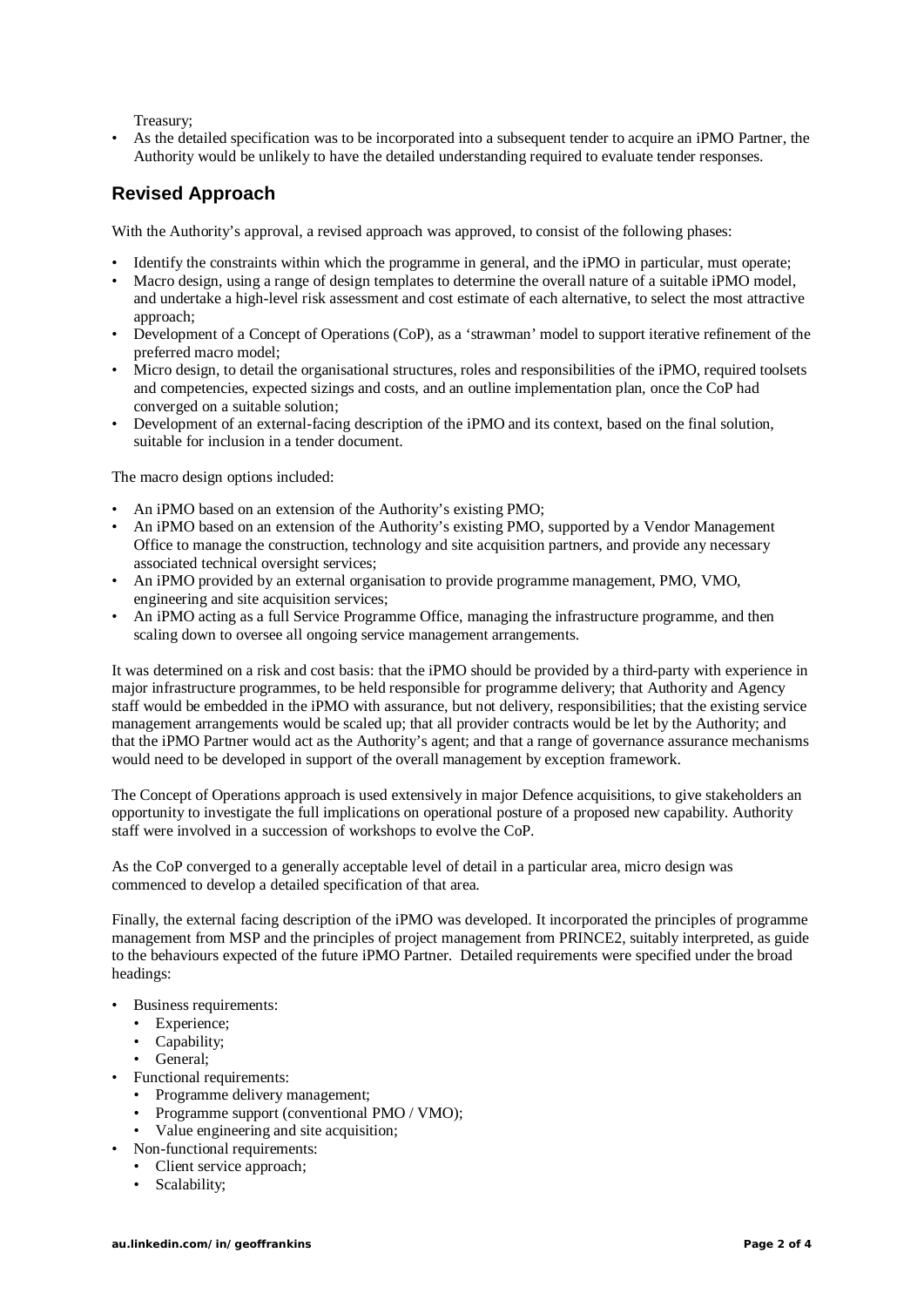- Accessibility;
- Performance;
- Innovation.

The final iPMO design was then used as the basis for development of:

- Staffing estimates, for the iPMO Partner, as well as Authority and Agency staff embedded in the iPMO;
- Expected toolsets the iPMO Partner would bring;
- iPMO implementation approach, and posture over the life of the programme;
- Cost profile over this timeframe.

Finally, the outward-facing description of the iPMO and its expected role was developed in a form suitable for use in the iPMO Partner tender. Senior Agency and Treasury staff were briefed on this outward-facing description, and expressed confidence in the iPMO approach developed.

#### **Final Design**

The final iPMO design included the following features. The iPMO will be led by an iPMO Partner with expertise in programme management. The prime contractor will also provide conventional PMO functions plus other functions that equate to a VMO being the ability to manage the issue of a large number of Purchase Orders and receive a large number of invoices. The iPMO Partner will also provide staff with specialist engineering and site acquisition skills. Staff from the Authority and its prime emergency services clients were to be embedded in the iPMO, with assurance but not delivery responsibilities. The Authority would maintain control through the governance layer, and a management by exception framework covering engineering design, site acquisition, and financial control. The iPMO's functions were specified in detail, as well as its interfaces with the large range of Government organisations that were users of the infrastructure, and the various construction, technology and site acquisition partners.

# **Ethics in Consulting**

The initial difficulties experienced in this iPMO engagement might be interpreted as an ethical dilemma: should a consultant follow the client's explicit direction, mandated in a contract, about the approach to be taken by the consultant? Or should the consultant press for a more workable approach that the client might perceive as attempting to evade contractual obligations?

The Authority initially sought to ensure that the consultant kept to the agreed schedule and delivered exactly the deliverables specified at each milestone. This approach was intended to ensure that the Authority maintained control, and the engagement completed in time to meet the timeframe of the future iPMO Partner tender. However, this approach provided only the illusion of control, because of the underlying unfamiliarity of the Authority with the requirements for a major infrastructure replacement programme, and would have led to a substantially lower quality result. The approach taken by the consultant was to gradually wean the Authority onto a more agile approach; this was probably significantly assisted by the prior public-sector experience of the author, his familiarity with a range of agile approaches, and the personal relationships formed with Authority staff, engendering the necessary level of trust.

#### **Conclusion**

This paper presents a unique combination: an actual case study of the creation of the programme management structure for a very large infrastructure replacement programme, while demonstrating the value of an agile client-focussed approach and the application of standard methods pragmatically combined and tailored to the needs of a complex programme.

#### **References**

AXELOS Limited, *Portfolio, Programme and Project Offices* (P3O), Second edition, 2013, The Stationery **Office** 

AXELOS Limited, *PRINCE2 Agile*, First edition, 2015, The Stationery Office Cabinet Office. *Management of Portfolios* (MoP). Second impression, 2012, The Stationery Office Cabinet Office. *Managing Successful Programmes* (MSP). Fourth edition, 2011, The Stationery Office